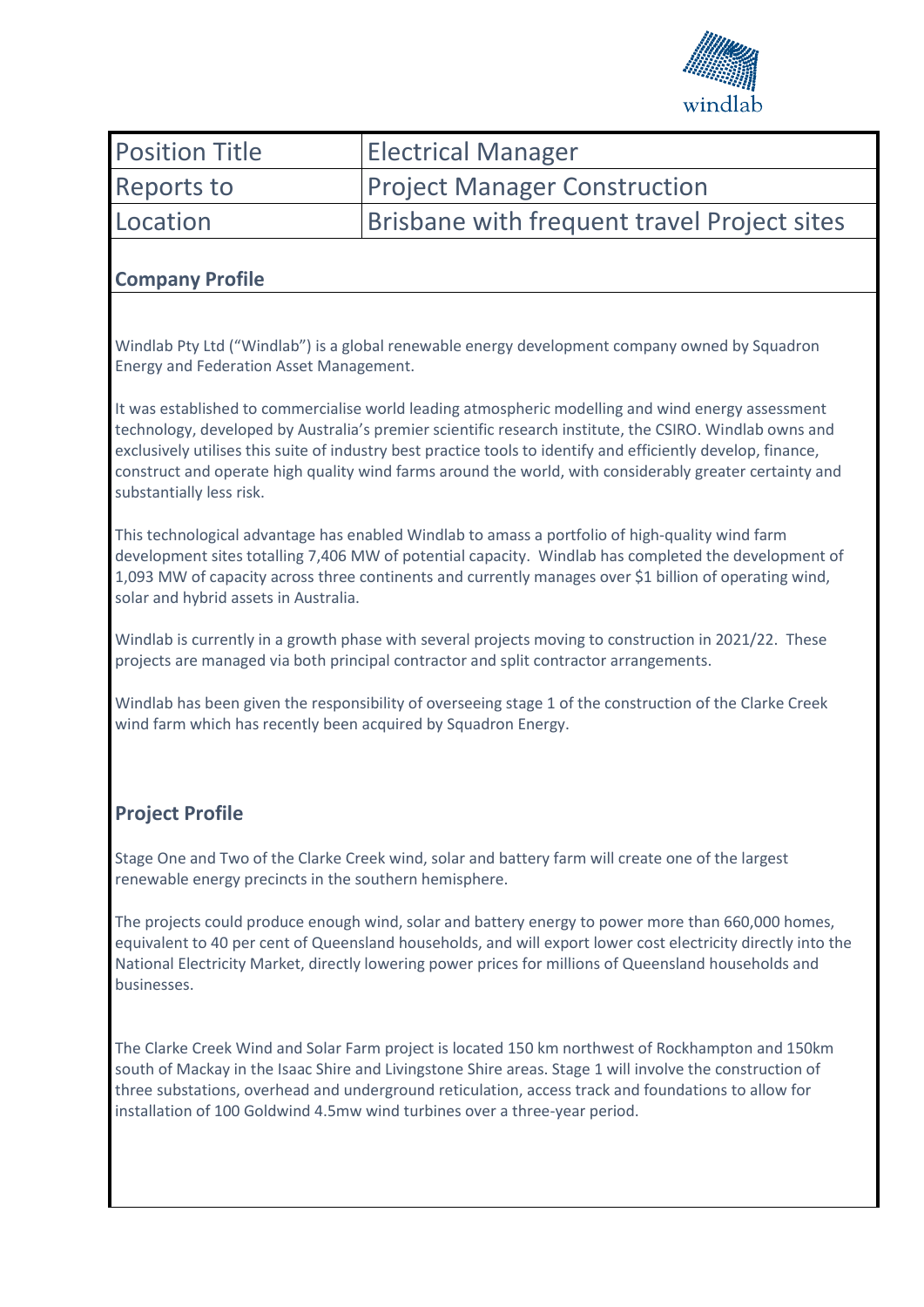

# **Position Summary**

This is a new role within Windlab for the Clark Creek Project.

The Electrical manager will:

- Be primarily responsible for managing all aspects of the Electrical Balance of Plant (eBoP) Design Supply and Install contract for the Clarke Creek project within Queensland. The contract has been let to Yurika
- Have a strong focus on
	- o Supply of the electrical scope in accordance with the contract requirements
	- o Managing and monitoring the design progress and interface with others
	- o Oversight of the installation and commissioning in line with the project requirements
	- o Management of compliance with the various gird connection requirements
	- o Ensuring delivery in accordance with the project time frames
	- o Developing the systems and processes such that Windlab continually improves
	- o Management of the eBoP budget

## **Job Description**

## **Key Responsibilities**

## *Design and Supply*

Electrical manager needs to be fully aware of project requirement associated with the electrical aspects of eBoP Design supply and install to:

- Ensure the electrical and SCADA design is progressed in a timely manner such that the various interface requirements are met
- Review the design for compliance with the Principals Requirements in collaboration with the OE.
- Management of the electrical and SCADA design interfaces
- Undertake reviews to ensure the various manufacturing are in compliance with the various contractual requirements and applicable laws.
- Review the proposed electrical and SCADA inspections to ensure compliance with Principal's requirements (ITR/ITP templates)
- Identify the key inspections/witness points and undertake the key inspections of the works.
- Work with OE on certification of completeness for electrical and SCADA milestone payments
- Management of the eBoP design budget
- Work with the Civil Manager and the Engineering Manager on the interfaces and overall design management.
- Ensure the design is progressed in a timely manner such that the various interface requirements are met, and the design is complaint with the contract
- Management of the design interfaces
- Ensure the required inspections/tests are undertaken in line with the various plans and the appropriate quality documentation is provided
- Undertake reviews to ensure the various manufacturing and shipping works are in compliance with the various contractual requirements and application laws.

## *Installation*

Electrical manager needs to be fully aware of all ongoing electrical site activities and provide assessments of those activities on the overall project. This will require:

- Regular visits to site to verify the eBoP performance, contract adherence, quality etc
- Close liaison with site team to ensure any issues are being managed in accordance with the various contract requirements including commissioning and grid compliance testing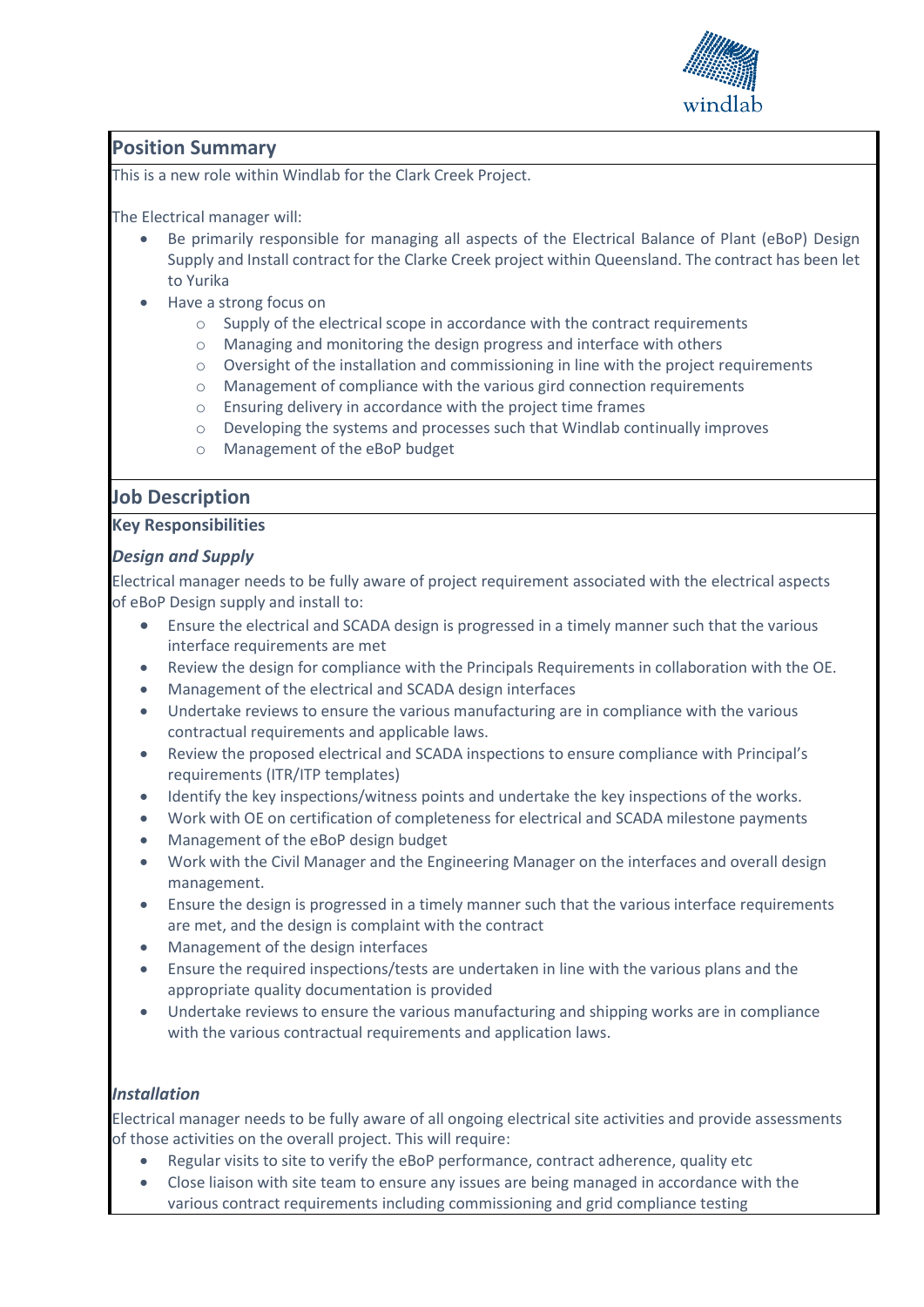

• Management of the handover of the electrical assets to Windlab Asset Management team including the provision of the various quality and operation documents

## *Contract Administration*

- Ensure that all project contract requirements are implemented;
- Produce procedures for contract requirements implementation as required;
- Ensure Company policies associated with contracts are followed;
- Initiate contractual claims as required;
- Prepare contract variations;
- Lead the eBoP payment and variation certification process and be directly involved in any contractual disputes should they arise
- Monitor and review financial data related to contract performance, forecasts, labour and variation costs, expected Gross Margin and profits and report any discrepancies as they arise
- Assist with reporting and processing monthly cost recording and processing
- Monitor, review and where directed ensure all Business Units deliver appropriate reports as directed;
- Ensure all Project Reports are provided in accordance with the project and company requirements;
- Produce and/or assist in estimating with guidance on costings and commercial matters, including the provision of commercial schedules for tender submissions on other projects.

## **Key Result Areas**

- Delivery of projects in accordance with the contract to the satisfaction of investors, project stakeholders and joint venture partners.
- All safety, time, cost, and quality KPI's of the project are met.
- Contract administered in line with the obligations
- Delivery of the project forecast and reports on time.
- Contribution to the improvement of project management methods and processes within Project Construction.

## **Key Competencies**

*Achieve Results* 

• The ability to focus an activity on the achievement that brings value to the project and Windlab. *Organization and Planning* 

The ability to identify, evaluate and program what actions must be completed in order to reach a certain goal, how to carry out those actions and what necessary resources are required to achieve the final objective.

#### *Leadership*

The ability to integrate into a new team in a newly create division with a high performing with a focus on timely and professional delivery.

#### *Quality Management*

• Be familiar with procedures and contribute to carrying them out, and set the example for fulfilling, disseminating, and improving processes and procedures by applying his/her professional knowledge.

*Initiative and Innovation* 

The ability to act in a proactive manner, anticipating needs, identifying opportunities and risks. Ability to proactively introduce new and creative approaches to activities, work processes, and products, as well as improving the vision of existing work methods.